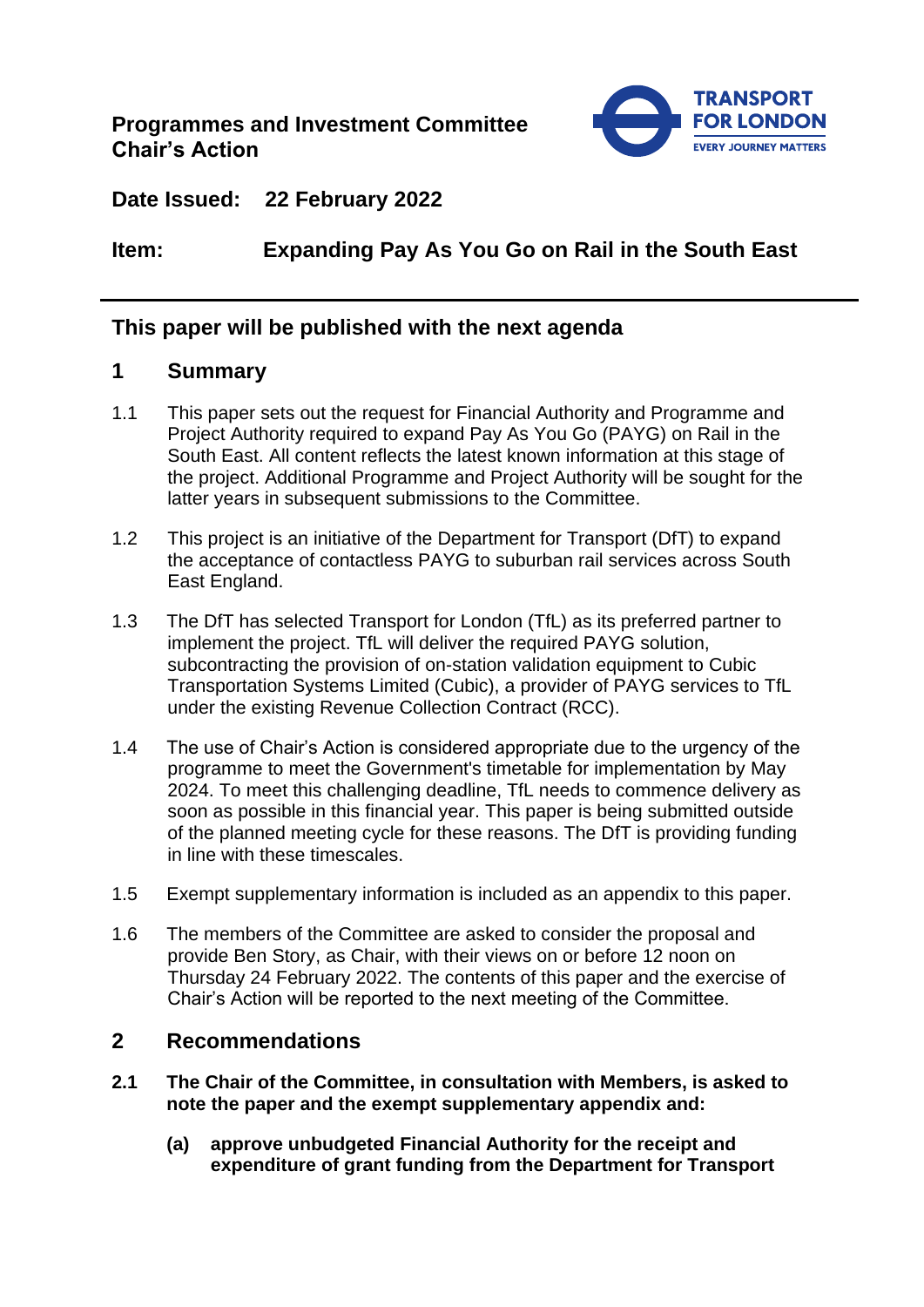**(DfT) of up to £61.77m for the remainder of financial year 2021/22 and financial years 2022/23 to 2026/27;**

- **(b) approve Programme and Project Authority of £43.61m for remainder of financial year 2021/22 and financial years 2022/23 and 2023/24;**
- **(c) note that Procurement Authority will be sought at officer level in accordance with Standing Orders; and**
- **(d) note that Authority granted by the Committee which relate to both the current funding period to 2022/23 and commitments outside of this period, may need to be revised as part of future budgets to be considered by the Board. Provision will also need to be made in future Budgets and Business Plans in respect to commitments made. If additional funding is not available, a prioritisation of the TfL Investment Programme will be required and some programmes and projects will not be taken forward and revised authority will be sought as appropriate.**

## **3 Background**

- 3.1 In February 2019, the DfT undertook a public consultation on expanding PAYG on rail outside London. Upon request from the DfT, TfL submitted Rough Order of Magnitude (ROM) costs and an outline customer proposition for the project, covering the acceptance of PAYG using contactless payment cards as well as enabling concessions and discounts to be supported. These deliverables were submitted to DfT in August 2019.
- 3.2 Following publication of the Williams-Shapps Plan for Rail in May 2021, the DfT settled on an expanded geography that will see around 233 stations upgraded to accept contactless payments. The contactless payment system will need to seamlessly integrate with the existing TfL/Train Operating Companies' (TOCs) Contactless area to allow customers to travel to/from London using a single tap in/tap out with their bank card. The project requires a technical solution that can be deployed and integrated successfully within the existing operating environment to achieve the DfT's required objectives.
- 3.3 Funding for the project was granted by HM Treasury as part of the Comprehensive Spending Review (CSR) in October 2021. DfT subsequently published a Voluntary Transparency Notice (VTN) informing the market of its intention to grant funding to TfL for the delivery of the project. The VTN was published on 10 December 2021 and expired at midnight on 10 January 2022, without comment or challenge.
- 3.4 Following the allocation of funding in the CSR and the completion of the VTN process, DfT has requested that TfL commence the project. The Government's timetable for implementation requires the majority of the extension stations to be delivered by May 2024, with extension of PAYG to all stations to be complete by the end of 2024.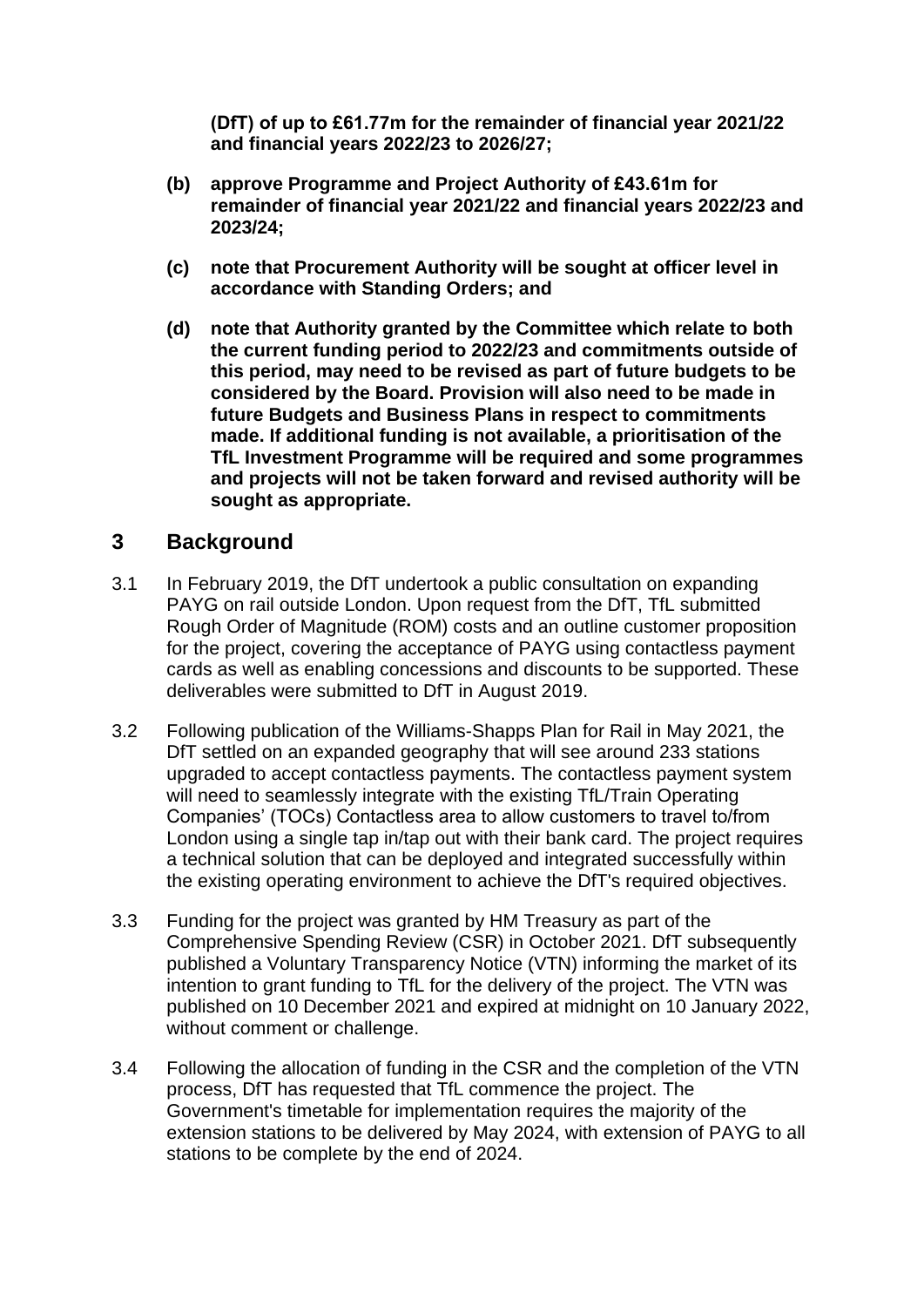- 3.5 Maintaining the DfT's ambitious schedule is of paramount importance and, as such, TfL's project team are working to ensure all required internal governance requirements are met, expediting the process(es) wherever possible. This paper is being submitted to the Committee separately from the annual Technology and Data Programme annual approvals submissions for this reason.
- 3.6 Approval was granted (subject to Mayoral approval) to recruit the additional roles required to deliver the project in January 2022.

#### **4 Scope**

- 4.1 TfL's delivery of the project is split into two distinct deliverables. The funding granted in the CSR in October 2021 covers both deliverables.
- 4.2 Deliverable 1 (D1): the geographical expansion of full-fare, Adult PAYG travel using "open loop" (issued by financial institutions) contactless payment cards and mobile devices across the South East, fully integrated with TfL's existing scheme.
- 4.3 Deliverable 2 (D2): further development of the D1 functionality to provide discounted PAYG travel for National Rail concessionary customers.
- 4.4 Any expansion or development of TfL's existing Oyster system is out of scope, however, acceptance of ITSO smartcards that are otherwise mandated by the DfT is required at those stations with the expanded PAYG area.

## **5 Risks**

5.1 There are also some key risks which will be closely managed and mitigated during the project, as set out in the exempt appendix.

## **6 TfL and DfT Agreements**

- 6.1 Expansion of PAYG across the South East will be entirely funded by DfT. A Memorandum of Understanding (MOU) and an Initial Grant Funding Agreement (GFA) will be put in place.
- 6.2 TfL is currently in negotiations with the DfT to finalise the specific terms of the IGFA and MOU but the delivery of the project should be at zero cost and financial risk to TfL; this includes all internal and external costs.
- 6.3 The DfT's Outline Business Case and request for the initial grant funding was approved at its Rail Investment Board on 25 January 2022. Following Ministerial approval, the grant will be made directly to TfL in accordance with the Railways Act 2005.
- 6.4 Further GFA(s) will be agreed to cover the remainder of the project. This is expected to be finalised in Summer 2022. Further additional funding will then be paid to TfL at agreed intervals in advance of spend throughout the remainder of the project. The sums to be paid will be in-line with TfL's latest,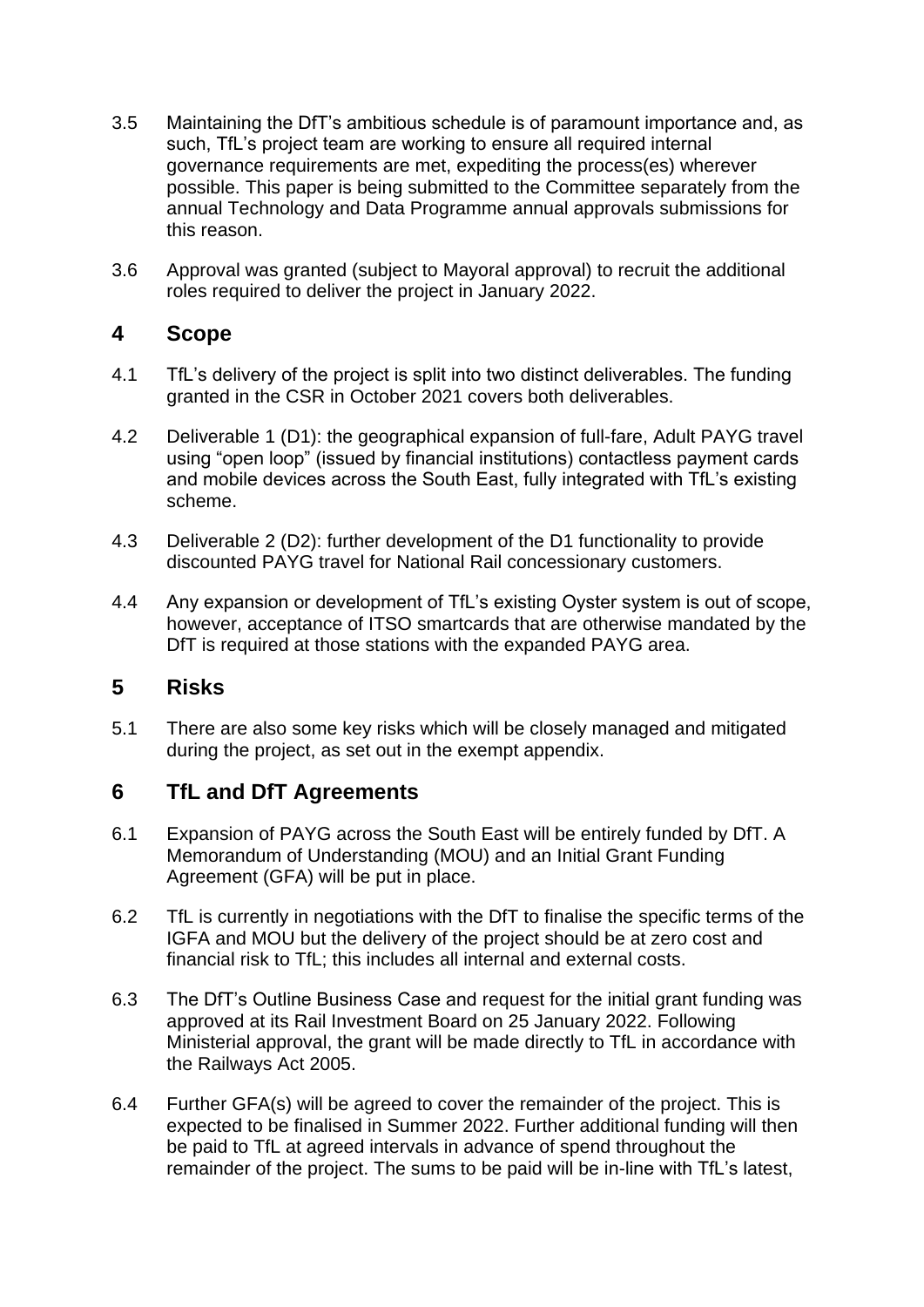evolving project forecast. TfL will not be required to provide a Firm Fixed Price (FFP) to the DfT for the full delivery of the project. Further agreements with DfT/relevant train operators akin to the PAYG/CPAY arrangements will also be needed in due course.

## **7 Delivery Programme**

- 7.1 The Government's timetable for implementation requires the majority of the extension stations to be delivered by May 2024, with extension of PAYG to all stations to be complete by the end of 2024.
- 7.2 The current programme splits delivery of the 233 stations into two phases:
	- (a) initial phase 53 stations; and
	- (b) main phase 180 stations.
- 7.3 Both DfT and TfL are aiming to complete a significant number of the initial 53 stations in calendar year 2022 (with any remaining initial stations completed by the end of financial year 2022/23).
- 7.4 These stations have been selected as an early deliverable due to validation equipment already being installed at the stations and the existing fares structure. While both will require some enhancement for PAYG services to commence, the work required to expand contactless acceptance is similar in scope and complexity to a number of previous PAYG extensions that TfL has successfully completed at locations including Epsom, Luton Airport Parkway, and as part of the Elizabeth line readiness, at Reading.
- 7.5 The rollout schedule for the stations included in the main phase of the project will be discussed and agreed between DfT, TfL, Cubic and the TOCs as the project progresses.
- 7.6 The project team has commenced initial engagement with TfL's Project Assurance team. No formal assurance activities have been undertaken at this early stage due to the speed of recent developments and the current lack of maturity in project documentation.
- 7.7 TfL's Pathway methodology will be followed for the project, with standard assurance activities planned to commence in summer 2022. The early project mobilisation activities planned ahead of formal assurance commencing – including stations surveys, procurement of some long-lead time validation equipment and recruitment – are well understood, low-risk activities that have been undertaken on previous projects.
- 7.8 If the Committee approves the authorities requested in this paper and, subject to internal governance reviews, it is anticipated TfL will sign the MOU and initial GFA to formally commence the project by late February 2022.